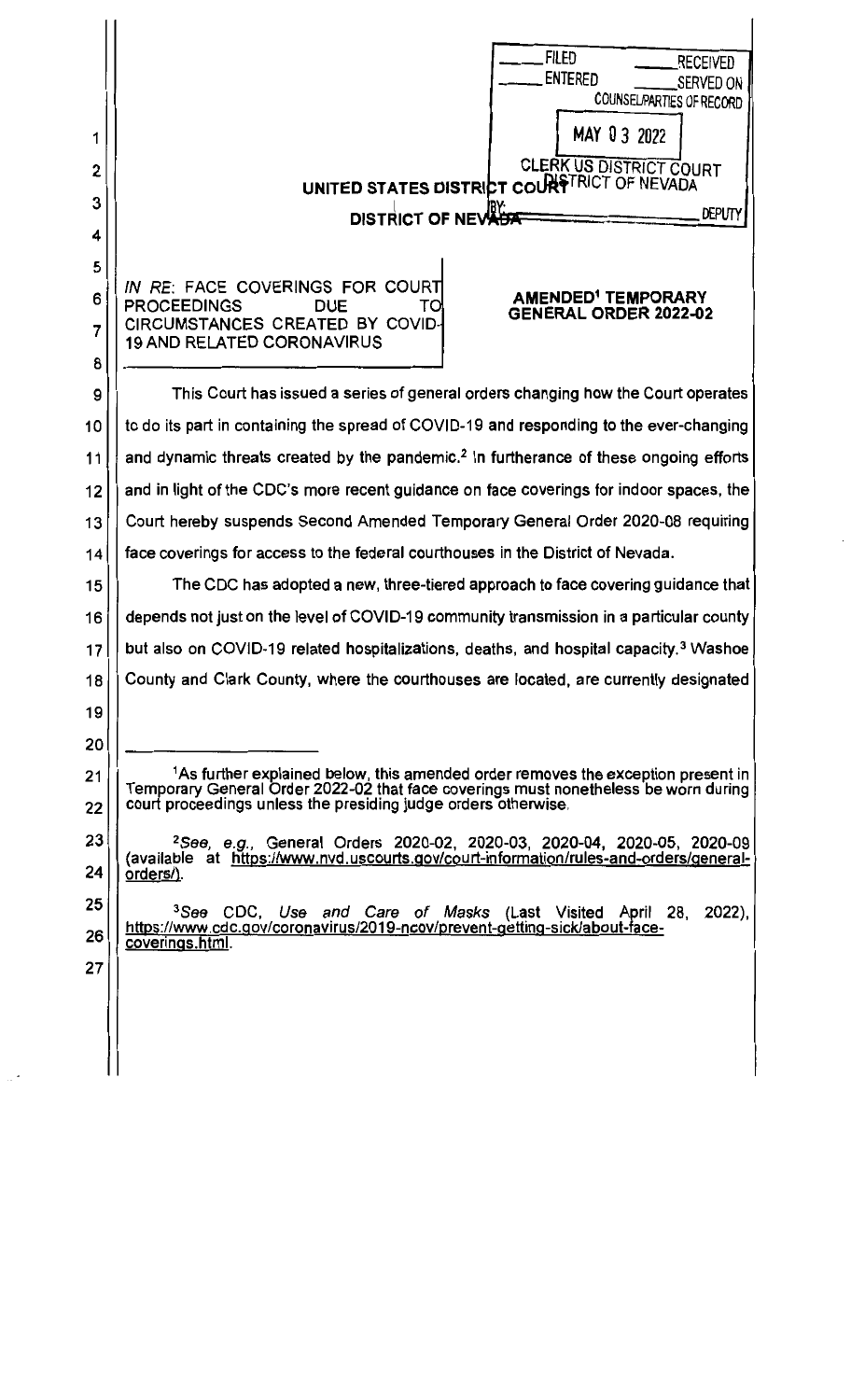1 "Low" risk, so the CDC does not recommend that anyone be required to wear a mask in  $2 \mid \mid$  these counties.<sup>4</sup>

3 | The Court therefore suspends Second Amended Temporary General Order 2020-08 per the CDC's guidance. However, should Clark or Washoe County move into the 5 | "High" risk category, Second Amended Temporary General Order 2020-08 will | | automatically go back into effect. Similarly, should that order go back into effect and then the risk level in either county drops back to "Low" or "Medium," the order would 8 | automatically be suspended again. Said otherwise, the Court's face-covering policy will  $\vert$  generally follow the CDC's recommendations as those recommendations evolve based | on applicable data.

11 While Temporary General Order 2022-02 required that people wear face coverings during court proceedings unless the presiding judge ordered otherwise, the Court has 13 | held numerous in-person trials and other proceedings since then. Those experiences 14 | have convinced the Court that court proceedings may continue safely without requiring 15 | all people involved to wear face coverings. Moreover, the public is no longer required to  $\vert\,\vert$  wear face coverings in any other public setting in the District, including in airports and on | public transit.<sup>5</sup> Those who are required to attend court proceedings have accordingly  $\vert\vert$  grown used to those around them no longer wearing face coverings.

 $\frac{1}{1}$ | |  $11$ 

|  $11$ 

4 See CDC, COVID-19 Community Levels, (Last Visited April 28, 2022), https://www .cdc.gov/coronavirus/2019-ncov/science/community-levels. html.

 See CDC, CDC Mask Order Remains in Effect and CDC Realigns Travel Health Notice System (Apr. 13, 2022), https://www.cdc.gov/media/releases/2022/s0413-maskorder.html (noting that security directive regarding face coverings on public transit was set to expire May 3, 2022).